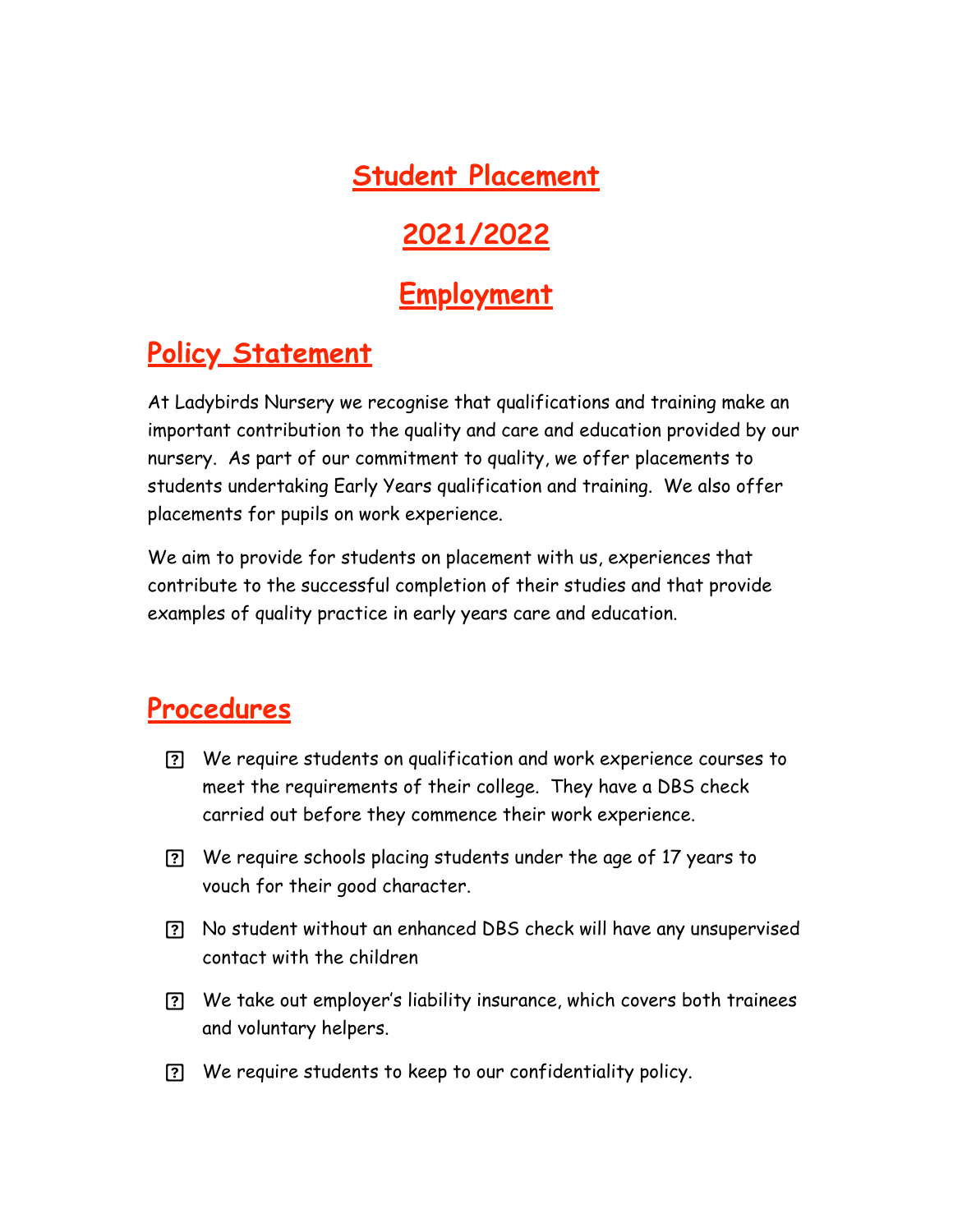- We co-operate with students tutors in order to help students to fulfil the requirements of their course of study.
- We provide students, at the first session of their placement, with an induction on how our nursery is managed, how our sessions are organised and our policies and procedures are implemented.
- Students are expected to complete a 'Suitability Declaration Form' to state that they are suitable to work with children.
- If students feel unwell with any Covid symptoms, we ask that they take a lateral flow test (we have some at nursery) and if the result is positive we ask they remain at home until they feel well.
- The induction process includes:
- Fire Exits
- Answering the door
- Health and Safety
- Feeling unwell
- First aid
- ? Bullying
- Mobile Phones
- Cameras
- Lunch breaks
- Medication
- Safeguarding
- This list is not exhaustive…
- We communicate a positive message to students about the value of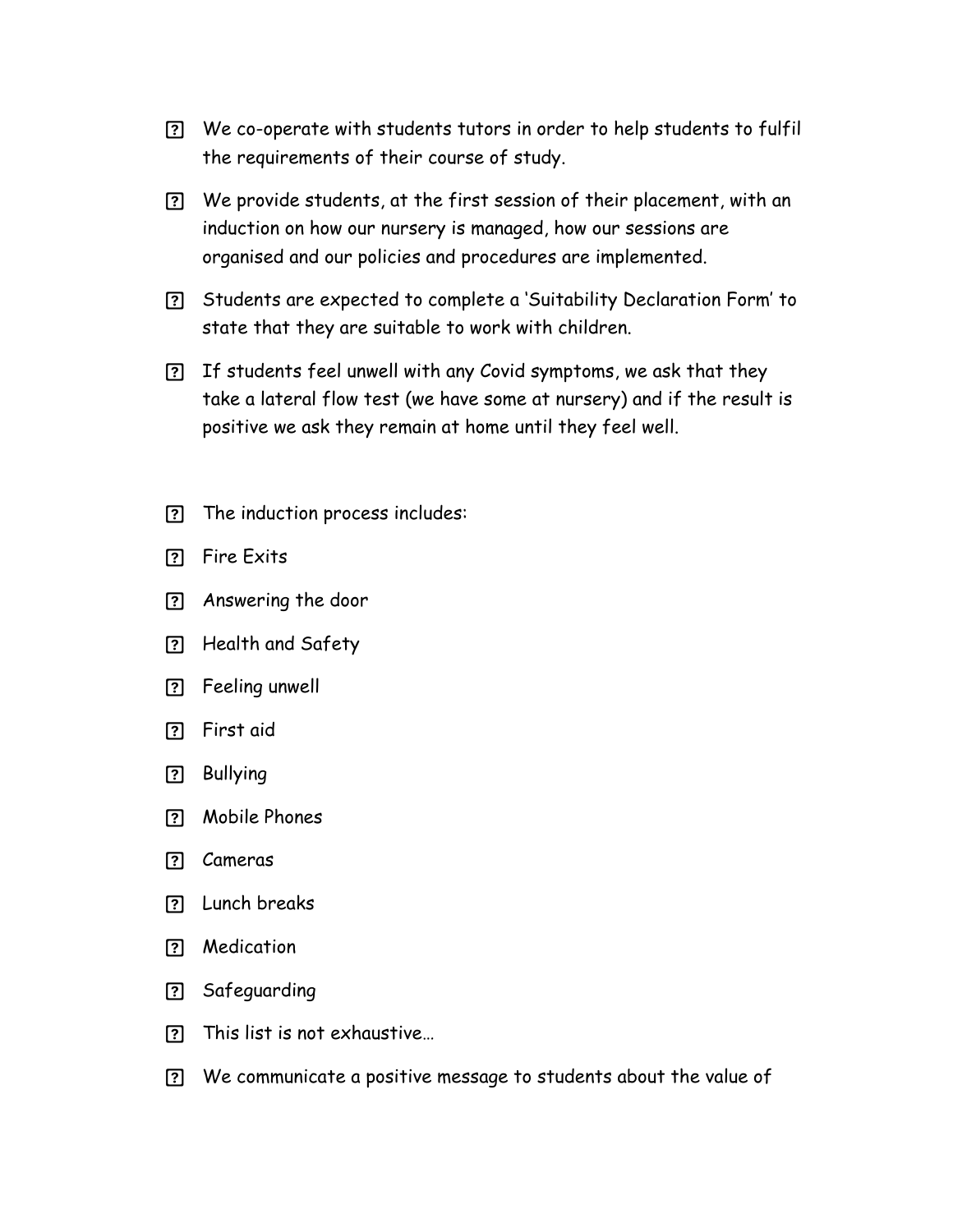their qualifications and training.

- We ensure that trainees and students placed with us are engaged in bona fide early years training, which provides the necessary background understanding of children's development and activities.
- We understand the need for work experience, and will help students understand the role of the childcare practitioner.
- The training provider will be immediately informed of any malpractice and the student will be asked to leave immediately.
- Students are required to sign a student suitability form in which they are confirming that they are suitable to work with children at the commencement of their placement.
- Staff take into consideration the 'Prevent Duty Policy' and are aware that they need to report any suspicious behaviour of any student.

Issue Date January 2016

Review Date January 2017

Date Reviewed July 2016

Date to be reviewed July 2017 (Policy Suspended)

The policy will be reviewed sooner than the review date should any new information be obtained.

Policy Updated September 2021 and re-instated

Date to be Reviewed September 2022

Date Reviewed December 2021

Date to be Reviewed December 2022

Date Reviewed March 2022

Date to be Reviewed March 2023